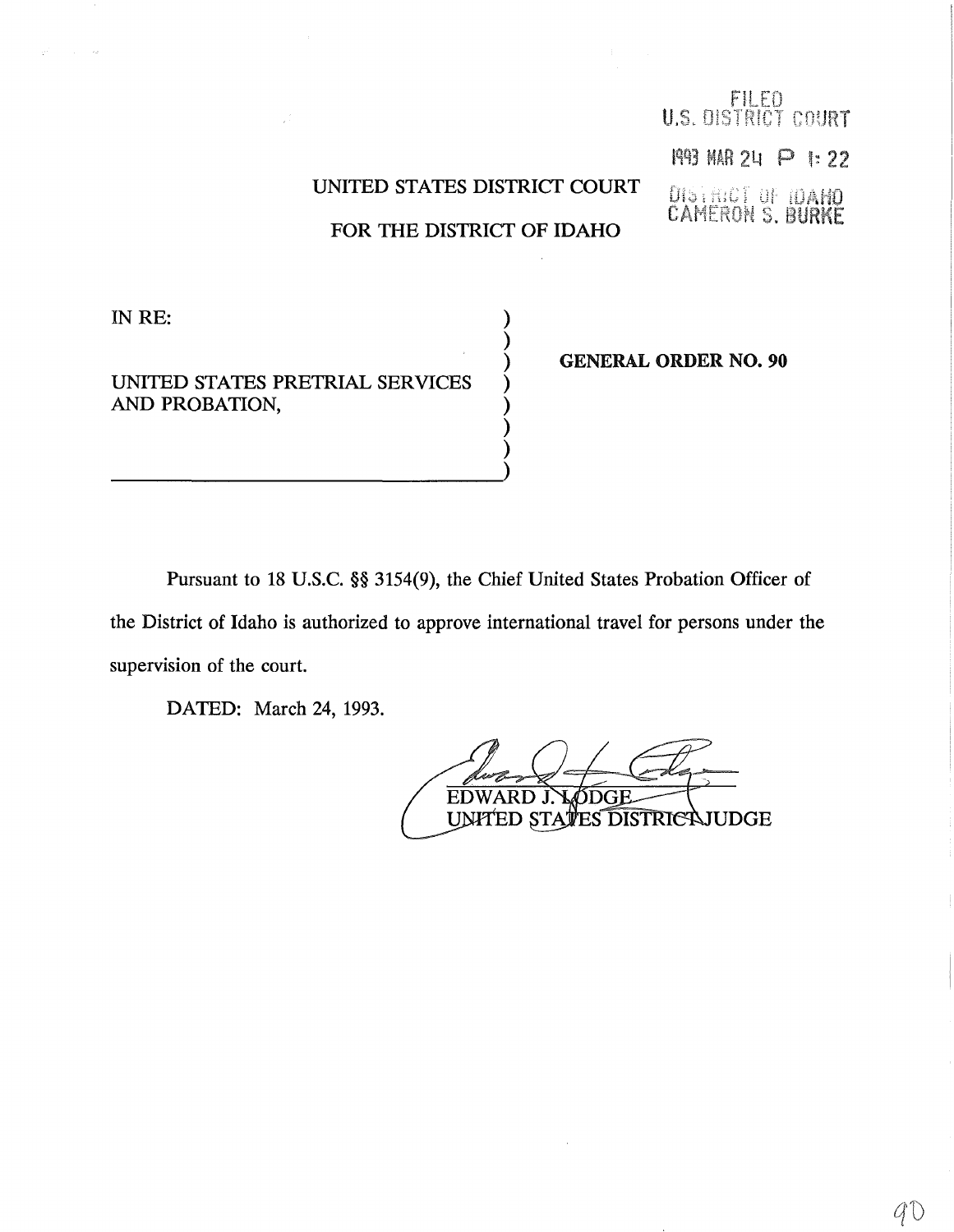## *CLERK'S CBRTIFICATB OF* **MAJUNG**

I hereby certify that a copy of the attached document was mailed to the following named **persons:** 

Chief Judge Edward J. Lodge HAND DELIVERED

Chief Judge Alfred c. Hagan HAND DELIVERED

Judge Harold L. Ryan HAND DELIVERED

Judge Marion J. Callister HAND DELIVERED

Judge Jim D. Pappas HAND DELIVERED

Chief Magistrate Judge Mikel H. Williams HAND DELIVERED

Magistrate Judge Larry M., Boyle HAND DELIVERED

United States Court of Appeals Circuit Librarian P. o. Box 193939 San Francisco, CA 94119-3939

**DATED:** March 30, 1993

 $\cdot$  .

 $\overline{a}$ 

## **CAMERON S. BURKB, CLERK**

Jeanne M. Loura